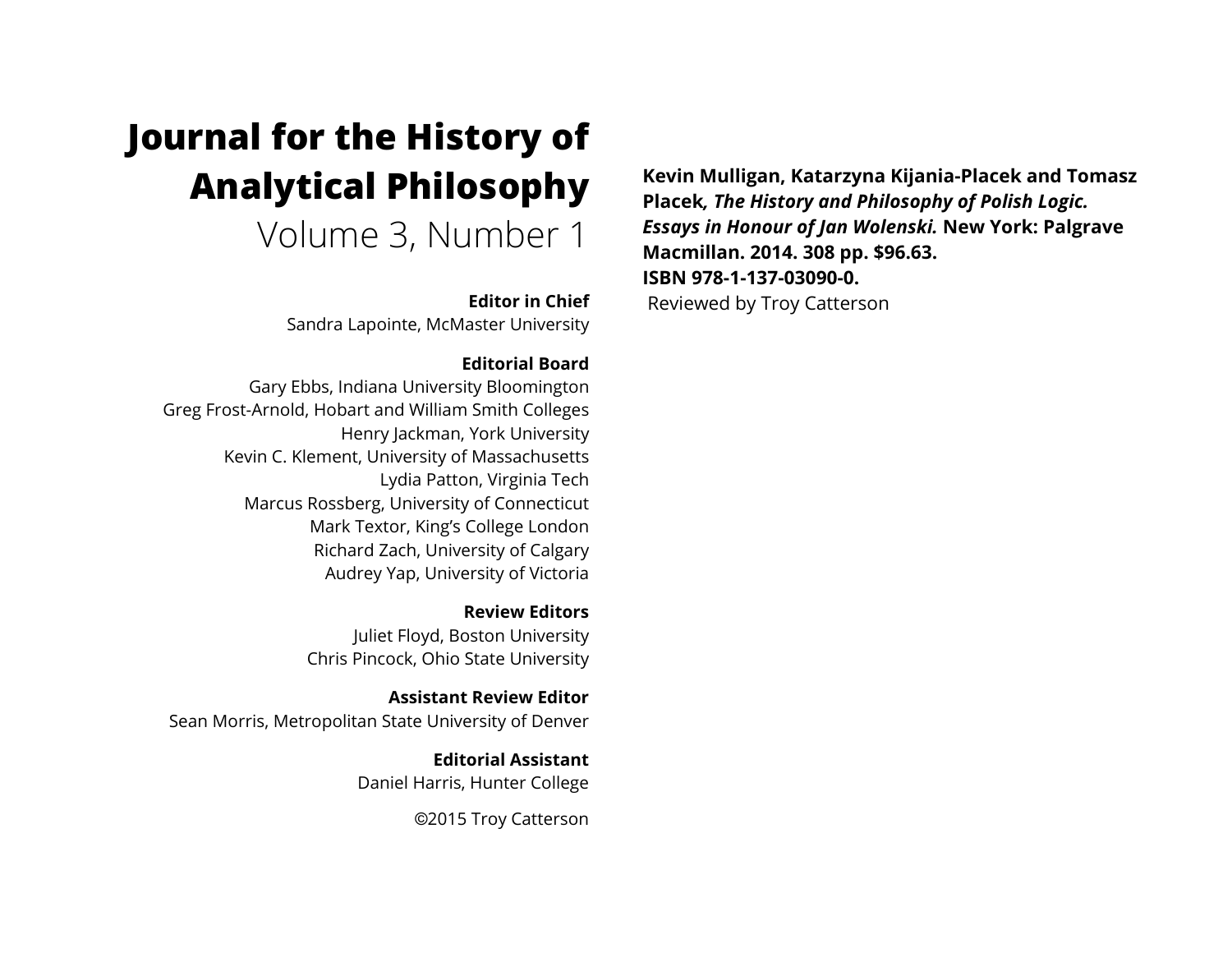## **Review:** *The History and Philosophy of Polish Logic. Essays in Honour of Jan Wolenski*

## Troy Catterson

The value of an anthology is not equivalent to the sum of the value of its parts. This is what makes evaluating such a work so difficult. I found this to be especially the case with *The History and Philosophy of Polish Logic* (2014). While the individual articles make interesting and valuable contributions to the areas each one explores, the book as a whole fails to live up to its name. Accordingly, I will divide this review into three parts. The first part will review the work as a whole, adjudicating each of the parts in terms of how well they contribute to the overall project of the book. The second part of the review will engage the essays at the individual level, introducing each of them in terms of their merit as stand-alone works. In the final part I will narrow down my critical focus to two of the essays that I found most intriguing, namely those by Niiniluoto and Künne, both of which deal with the logic and semantics of the notion of truth.

As the title suggests, the book aims at filling a gaping lacuna in the literature on the history of analytic philosophy by introducing us to, and elaborating on, the important contributions made by Polish philosophers, logicians, and mathematicians of the Lvov-Warsaw School to the development of analytic philosophy. And yet, of the 13 essays that comprise the book only 6 significantly engage the views and arguments formulated by members of this school. To be sure, a few of the other essays do deal with themes that were of great importance to the Polish philosophers and logicians of this school.[1](#page-5-0) But to conclude from this that they, therefore, deserve inclusion in a book devoted to the history and philosophy of Polish logic is like arguing that an essay on Locke's political philosophy should be included in an anthology on the history of Confucian philosophy simply because political philosophy was one of the chief concerns of Confucian philosophers. Others occupy a sort of intermediate position; they mention a specific Polish philosopher or logician, acknowledge that he dealt with the same issue, and then go on to develop their specific theory without bringing it into substantive dialogue with the earlier account.<sup>[2](#page-5-1)</sup> Hence, as a whole, I would have to say that the book fails to fulfill its putative goal. There is, however, a laudable reason for this failure: As the rear cover of the book suggests, most of the papers in this volume were presented at a symposium honoring Jan Woleński on his 70th birthday. So perhaps the editors would have done better to frame this anthology as a festschrift celebrating his role in stimulating renewed interest in Polish analytic philosophy. However this question is settled, the appropriateness of the title does not detract from the quality of the individual articles included in this work. So let us go on and introduce them.

The book is divided into three sections. Part One deals with logic, proof theory and model theory as these disciplines were developed by the Lvov-Warsaw school. Karpenko's article is interested in tracing the development of many-valued logics from its original formulation as a 3 valued logic by Łukasiewicz to its generalization into a theory of logical matrices by succeeding logicians. He helpfully ties the genesis of this logic to Łukasiewicz's concerns over the truth of future contingents and how Aristotle's solution casts doubt on the principle of bivalence. Sandu's paper articulates the broadest possible theory of quantifier dependence and independence, invoking game theoretic semantics as its only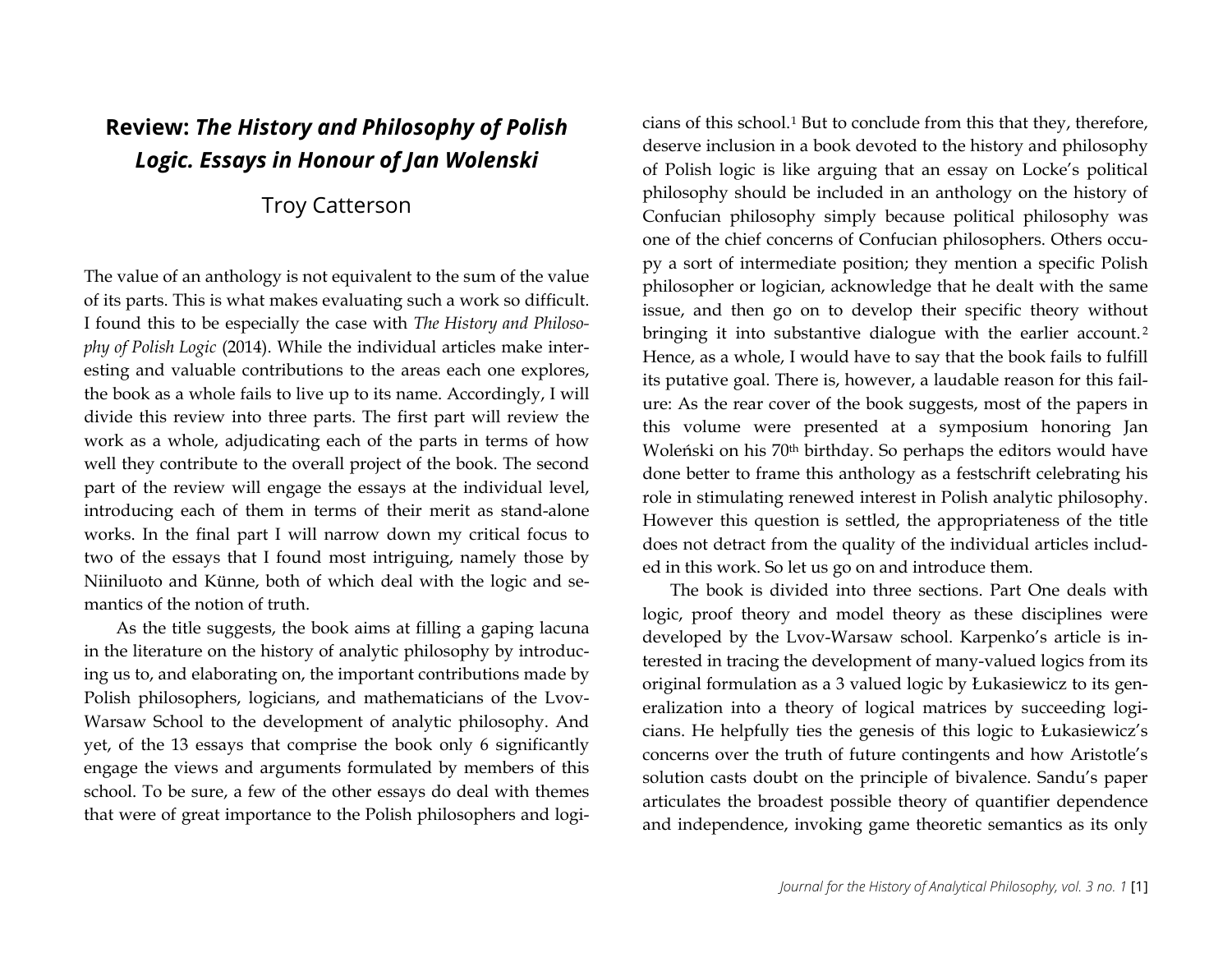suitable interpretation. He then proves that Tarski-type semantics are a special case of such semantics restricted to one-sum games of a certain kind. Pearce introduces the reader to the notion of a stable model and charts the history of its development as a way modeling the intuitionist and non-monotonic logics so necessary in the construction of logic programs and artificial intelligence. Van der Schaar utilizes the insights of Twardowski's seminal paper, "On the logic of adjectives," to sketch her own theory of the logic of non-attributive adjectives. Agassi criticizes the classical account of rationality, which articulates itself in terms of proof or evidence. He proposes a theory that sees rationality as openness to criticism.

The papers of Part Two focus on truth and other formal concepts. Hintikka's paper argues that the traditional definitions of truth based on Tarski's T-schema are viciously circular. He attempts to eliminate this flaw by means of Independence-Friendly Logic. Niiniluoto follows Twardowski's lead and argues against alethic relativism in its multifarious forms. Künne concerns himself with the semantic import of the notion of truth in ordinary language. Are we to understand its basic sense as a predicate applicable to propositions, or is it an adverbial notion only expressible via a modal particle? He advocates the predicate view. Mulligan's essay concentrates on the distinction between formal and non-formal concepts. He provides a brief sketch of the different ways in which Husserl and Wittgenstein tried to understand this contrast.

Part Three devotes itself to the ontology, mereology and philosophy of mathematics of the Polish school. Simons reconstructs an axiomatic system of arithmetic in Leśniewski's nominalistic ontology. Betti investigates Tarski's putative grounding of the geometry of solids in Leśniewski's mereology. She argues that this

grounding departs from Leśniewski's ontology in that it assumes the existence of Russellian classes, which interpret the membership relationship as an individual's inclusion in a group rather than a part's inclusion within a whole. Loeb takes a different perspective on this same grounding. She is interested in tracing the emergence of the connection between mereology, regular open sets, and Boolean algebra in Tarski's work. And finally, Murawski examines the stark contrast between the Cracow and Lvov-Warsaw schools' views of the relationship between mathematics and logic.

I will devote the rest of this review to a closer examination of two articles I found particularly interesting: Niiniluoto's essay against alethic relativism and Künne's article defending the semantic conception of truth as a predicate. As far as Niiniluoto's article is concerned, I find myself in substantial agreement with his overall points against global alethic relativism. Nevertheless, I worry about the dialectical efficacy of some of his arguments. Take for example his development of Twardowski's proof that the subjectivist notion of truth must come in conflict with the laws of logic. He reconstructs his reasoning within the framework of doxastic logic. "Thus, a statement *p* is *true for person a* (in symbols, Tap) if and only if *a* believes that *p*…" (p. 146). He then goes on to use the logical characteristics of the belief operator to show some of the absurdities that result from such a conception of truth. It is important to pay close attention to Niiniluoto's use of the index in his characterization of the global subjectivist's notion of truth. He argues that his definition truly captures the alethic relativism inherent in subjectivism because distinct persons *a* and *b* may hold conflicting beliefs concerning the truth of *p*. And, since truth is defined as belief, it follows that they may hold conflicting truths.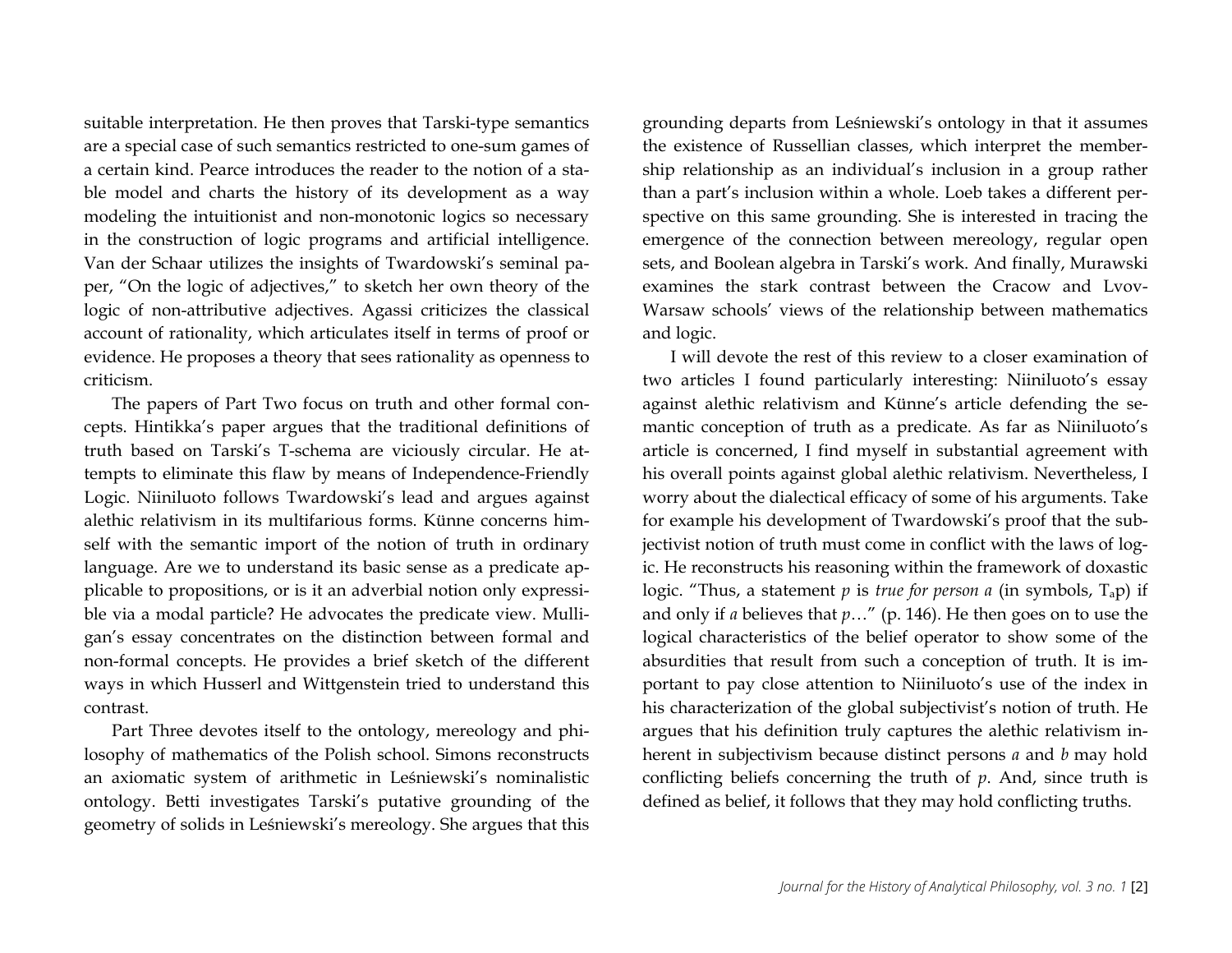However, dialectically speaking, this whole strategy reeks of question-begging circularity. For any index would actually serve to eliminate the relativity of the statement under consideration. Consider as a case in point the statement: *Socrates is sitting*. This statement is true when uttered at some time when Socrates is actually sitting but false when he is standing up. Thus, the truth of this statement is relative to times. However, we can eliminate the temporal relativity of the truth of this statement by appending it with a time index. So *Socrates is sitting at 3pm, May 1st, 404 BCE*, if true, is true regardless of the time it is uttered. Similarly, the definition of truth that the subjectivist is being asked to accept includes the subject as an index and hence, if accepted, would admit of truth regardless of the subjective standpoint. But such an admission would be nothing more nor less than a direct admission of defeat from the get go. Consequently, it behooves the cardcarrying global subjectivist to reject it.

Niiniluoto raises yet another difficulty for the global relativist that I find to be equally deficient in its dialectical efficacy. He argues that, insofar as I am aware of my beliefs—and I must be according to the logic of belief accepted by Niiniluoto, the subjectivist definition of truth would entail that I am omniscient: "I could not admit that there are some truths unknown to me or that some of my beliefs are false" (p. 147). But this would only follow if I equated knowledge itself with belief. Suppose, however, that I am a relativist of a psychologically more sophisticated bent. I claim that knowledge involves awareness of what I believe. In addition, I deny that am aware of everything I believe. A relativist of this type would be perfectly coherent in claiming that there are truths he does not know, for all he would mean is that he has beliefs of which he is not aware.

Niiniluoto could respond that such a cognitive situation is still not possible, even on the conception of knowledge as awareness of belief. This is because the relativist, in his consideration of any particular statement *p*, would either be aware that he believes it or unaware that he believes it. If he is aware that he believes *p*, then he knows *p*. If he is not aware that he believes *p*, then either he believes that he does not believe it, which means that it is true that he does not believe it, or he believes that he has formed no belief concerning *p*, which in turn implies that it is false that he believes *p*. Either way, there could be no particular *p* such that the relativist is unaware of its truth. Certainly this would be a valid train of reasoning for any statement that the relativist consciously brought within the scope of his consideration. However, why should this be the case? As long as it is possible that there are *p* such that a person has not considered whether or not he believes *p*, it will also be possible that there are *p* such that that person believes *p* but is not aware that he believes it.

Now let us turn to Künne's article. On his view,

"(TC) *It is true that* snow is white

is just a stylistic variant of

(TP) That snow is white *is true"*

and the latter is another variant of

"(TP+) The proposition that snow is white *is true*…" (p. 161).

Hence TC is just an unobvious way of ascribing truth to the proposition that snow is white. All assertions of truth are predications of the property that is signified by 'is true' to propositions. So TP+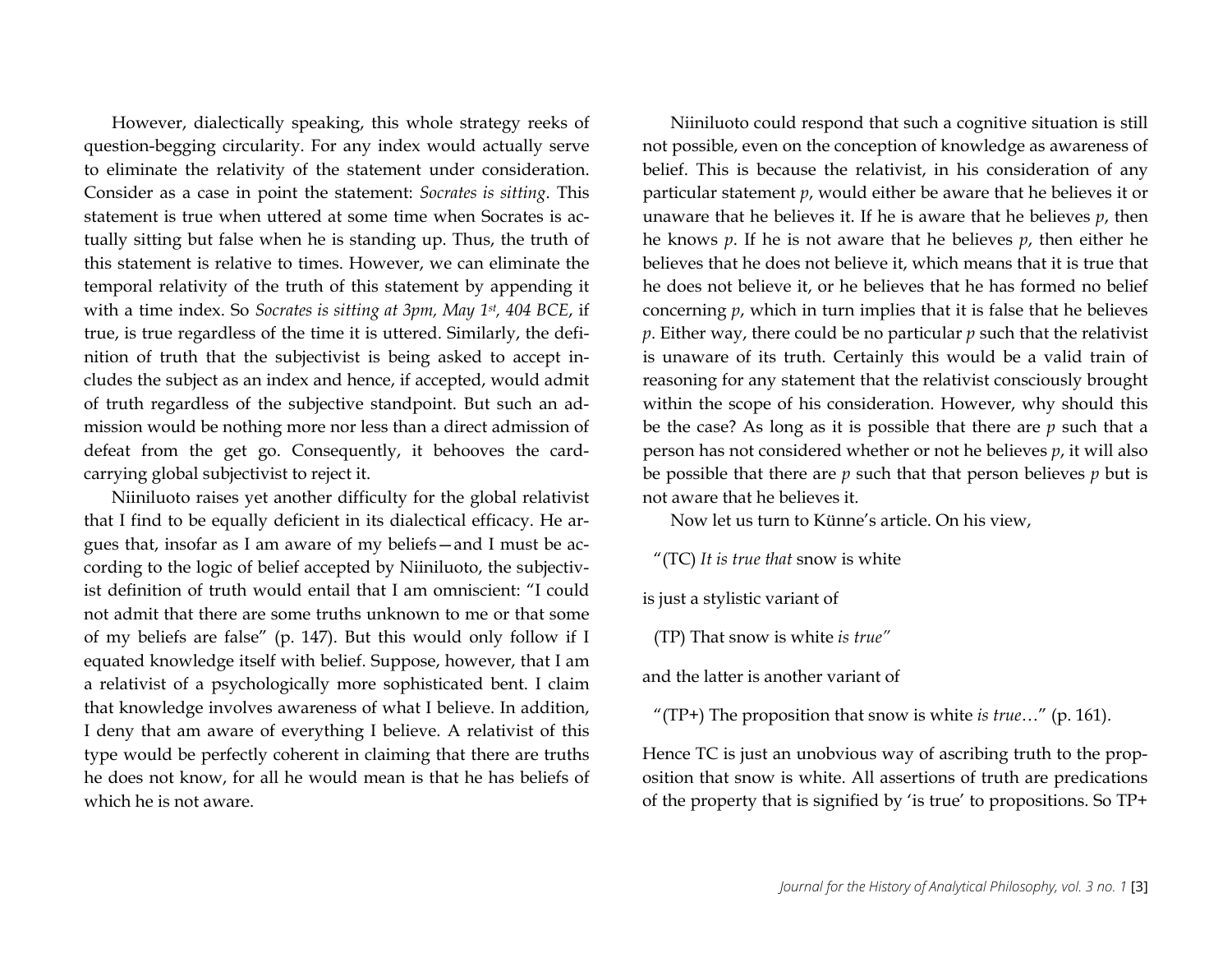expresses the basic sense of TC, and truth is a predicate rather than a logical operator.

Künne realizes that the correctness of his view depends on the intuitive validity of the inference from TC to *something is true*. This is because, semantically speaking, on the above theory TC expresses the same proposition as TP and TP+. They, therefore, must have all of the same implications. But this would mean that the occurrence of 'snow is white' in 'It is true that snow is white' is syntactically equivalent to its occurrence in 'snow is white is true,' revealing the that-clause in TC as a singular term referring to a proposition and hence susceptible to existential generalization. And yet the validity of existential generalization in this context itself depends on the denial of the redundancy thesis, the view that uttering the sentence 'snow is white is true' is tantamount to uttering the sentence 'snow is white.' For suppose that the redundancy thesis is true. Then *it is true that*  $p$  is identical to  $p$ , which implies that the occurrence of  $p$  in *it is true that*  $p$  *is* not a singular term any more than  $p$  in its utterance is a singular term. Consequently, quantification into the that-clause would not be permissible, rendering the above inference from TC to *something is true* invalid.

Although Künne preempts such a move by assuming that the redundancy thesis is false, he does go on to give a very intriguing argument for its denial.[3](#page-5-2) The redundancy thesis is true only if biconditionals of the form 'It is true that *p* iff *p*' are logically true. But suppose that bivalence does not hold. Then *p*'s failure to be either true or false would imply the falsehood of *it is true that p*, thereby short-circuiting their logical equivalence and fatally undermining the redundancy thesis. Depending on the reason for the failure of bivalence with respect to p, there are two responses open to advocate of redundancy. Künne adduces the example of a sentence with a singular term that fails to refer such as 'Socrates' first book was a great success.' In order for this example to work, he must follow Strawson and Frege and take that to mean that the proposition expressed by this sentence lacks a truth value. But this just throws our redundancy advocate into the arms of Russell, for he can avoid the infelicitous result by claiming that 'Socrates' first book was a great success' abbreviates the existential statement, '∃!*x* (*x* is Socrates' first book & *x* was a great success).' Since the latter statement is indeed false, it ceases to be a counterexample to the logical equivalence of *p* and *It is true that p*.

Another possible reason for the failure of bivalence is vagueness. Take for instance the statement *Troy is bald*. This statement may be neither true nor false because Troy is a borderline case of baldness. Such a case would again call into question the logical equivalence necessary for redundancy, but only if the vagueness stays well behaved. That is to say,  $\forall p(True(p) \vee \neg True(p))$ , the attenuated version of bivalence, still holds. For suppose that every vague property exhibits every order of higher order vagueness. Then the property that the truth predicate expresses would itself possess borderline cases so that, whenever *Px* expresses a borderline case of P, *It is true that Px* expresses a borderline case of true. Such a theory of higher order vagueness would preserve the equivalence by infecting *It is true that p* with the vagueness that inflicts *p* itself.

So there are ways of deflecting the force of Künne's argument against the redundancy thesis. But these ways force the advocate of redundancy into making some very substantive philosophical commitments. First of all, she must accept a Russellian theory of singular terms, not just of definite descriptions, but also of proper names, for it is always possible that a proper name like 'Zeus' might fail to designate anything. Moreover, the advocate of re-